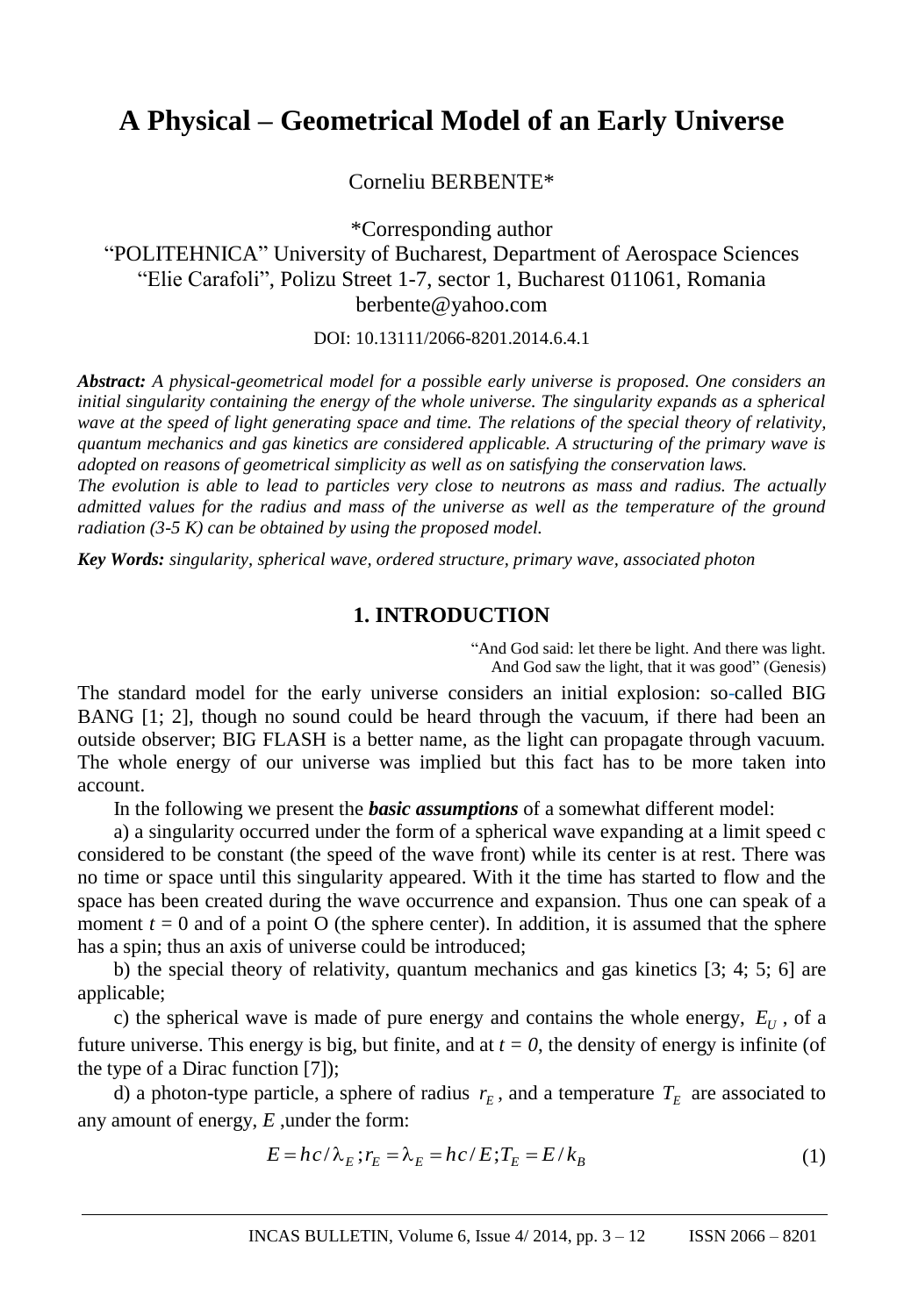where *h* is the Planck constant,  $k_B$  - the Boltzmann constant and  $\lambda_E$  the wave length of the *associated photon*. *One starts the calculations from time*  0 *t when the explosion front has arrived at the radius*  $\,_0$  *given by:* 

$$
r_0 = hc/E_U ; (t_0 = r_0/c ; r_0 E_U = const.).
$$
 (2)

The spherical wave of radius  $r_0$  given by relation (2) will be called *the primary wave (PW).* It is not quite a light spherical wave except its front which propagates at the limit speed (which can be assimilated to the speed of light in vacuum). In a way *PW* is more similar to a *photon gas* at very high pressure and temperature. The inner photon-like particles are colliding elastically at different directions leading to resultant radial velocities smaller than the limit speed;

e) by using the special theory of relativity, one assigns to our model of universe a mass  $M_{AU}$  given by:

$$
M_{AU} = E_U / c^2 ; (M_{AU} r_0 = h / c = const.); \tag{3}
$$

f) a kinetic momentum (spin) equal to the spin of the associated photon,  $\hbar = h/2\pi$ , is ascribed to the primary wave; this spin can be seen as a resultant spin of the inner photonlike particles in collision;

g) the *PW* evolution in the state of pure energy takes place according to an *ordered scheme*, at least until substance is created. This ordered scheme will be selected on reasons of geometrical and physical simplicity, under the action of the general conservation laws and consists in principle in adopting convenient structures.

*Remark 1***.** By applying the (physical) uncertainty relation to a jump of energy equal to  $E_U$  at singularity, one yields time and space intervals denoted by  $(\Delta t)_{sing}$ ,  $(\Delta r)_{sing}$ .

$$
(\Delta t)_{\rm sing} \cdot E_U \ge h/2\pi; \left(\Delta t\right)_{\rm sing} = h/2\pi; \left(\Delta r\right)_{\rm sing} = c\left(\Delta t\right)_{\rm sing} = r_0/2\pi. \tag{4}
$$

One can see that the *PW* radius was taken equal to the circumference of a circle of radius  $(\Delta r)_{sing}$ . Then *PW* has a volume  $(2 \pi)^3 \approx 248$  times larger than the sphere at singularity and can include an enough large number of photon-like particles to collide.

These inside particles would be moving and *colliding elastically* according to the assigned temperature. One could speak of minimum time and space intervals  $\left(\Delta t\right)_{\mathrm{sing}}, \left(\Delta r\right)_{\mathrm{sing}}$  in proper systems the reference.

The assumption that the state of pure energy of  $PW$  is similar to photon gas is in agreement to the assigned temperature  $E_U / k_B$  (rel. (1)) where from the average velocity between collisions there is just the limit speed *c.*

*Remark 2.* The existence of a constant limit speed of the expansion could be put in relation with the equilibrium between the existing high pressure forces and the gravity forces which are very large at these small distances. One does not know the gravity constant at these initial conditions but one could expect that a constant speed of the *PW* front (*c*) is somehow related to equilibrium and symmetry.

In Table 1, values for  $r_0$ , **PW** temperature  $T_0$  and for  $t_0$  are given, considering possible ratios between the energy of the actual universe,  $E_U$ , and the energy corresponding to the neutron mass at rest,  $E_{ne0}$ . One can see that the temperatures are much higher than the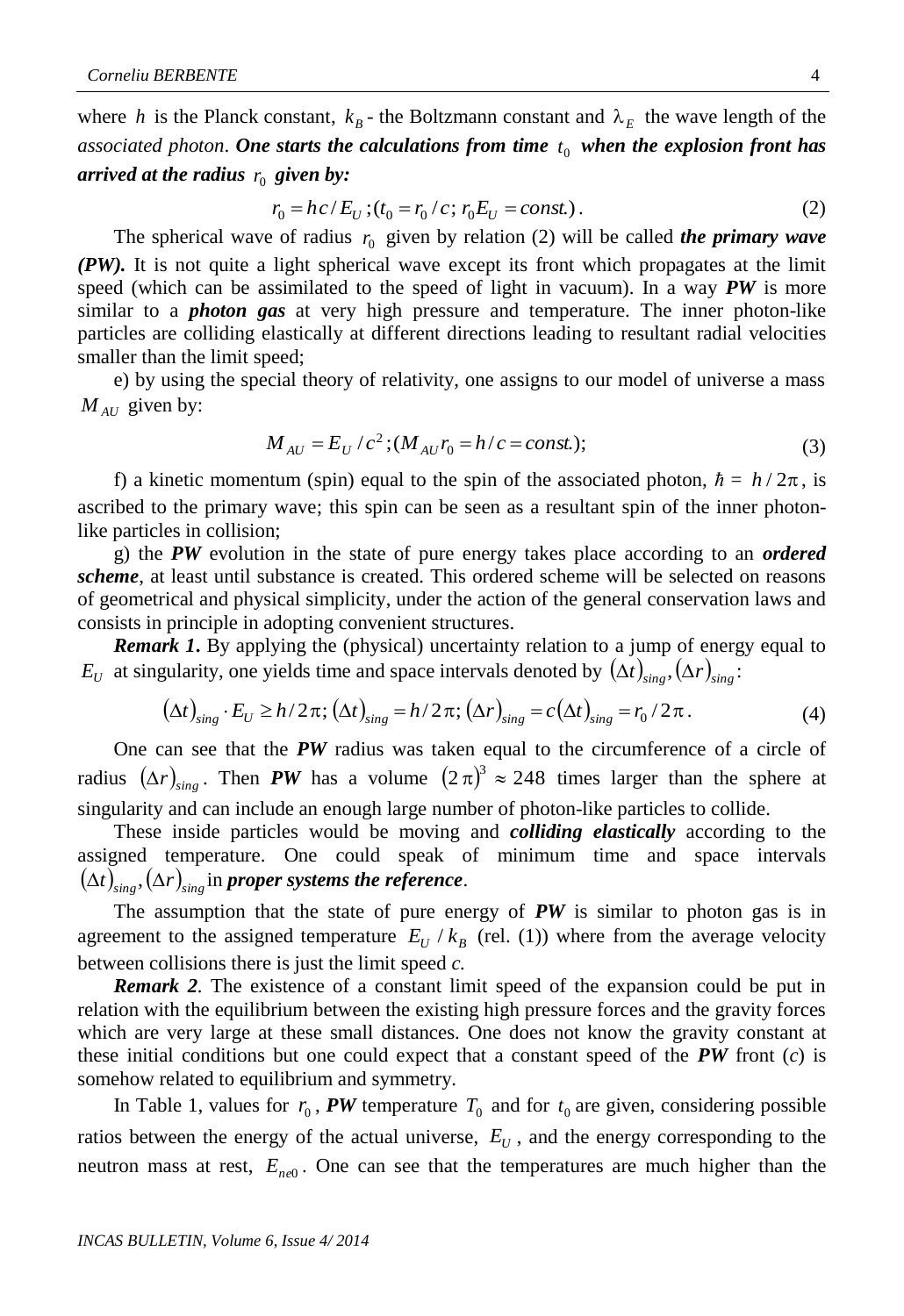|                   | Planck temperature ( $10^{32}$ K), and the times $t_0$ are much smaller than the Planck time |  |  |  |  |  |  |
|-------------------|----------------------------------------------------------------------------------------------|--|--|--|--|--|--|
| $(10^{-43}$ sec). |                                                                                              |  |  |  |  |  |  |

| $E_{\scriptscriptstyle II}$<br>$L_{ne0}$ | E 76          | E 78          | E 80          | E 82          | E 85          |
|------------------------------------------|---------------|---------------|---------------|---------------|---------------|
| (m)<br>$r_{0}$                           | 1.31866 E-91  | 1.31866 E-93  | 1.31866 E-95  | 1.31866 E-97  | 1.31866 E-100 |
| $T_0$ (K)                                | 7.27977 E 88  | 7.27977 E 90  | 7.27977 E 92  | 7.27977 E 94  | 7.27977 E 97  |
| $t_0$ (sec)                              | 4.39553 E-100 | 4.39553 E-102 | 4.39553 E-104 | 4.39553 E-106 | 4.39553 E-109 |

Table 1 (times, radii and temperatures at BIG FLASH)

#### **2. THE EVOLUTION OF THE PRIMARY SPHERE. STRUCTURING**

The radius of the *PW* is increasing with time at speed *c.* According to the basic assumption g) one has to select a simple geometrical - physical scheme for the future transformation. One assumes that, in a step *S* at values of the radius denoted by  $R<sub>S</sub>$ , the wave sphere is divided in smaller spheres of radius  $r_s$  as follows:

$$
R_S = n_A K_A^S r_0; r_S = K_A r_{S-1}; S = 1; 2; 3..., (n_A = 3),
$$
\n(5)

 $n_A$  and  $K_A$  being integers.

Further on  $n_A = 3$  and  $K_A = 11$  will be selected as convenient values. The  $K_A$  spheres are equal and have centers in two orthogonal planes passing through the Oz axis. One of these two orthogonal planes is represented in (Fig. 1) for  $K_A = 11$ . A void fraction equal to 16/27 is obtained. However there is no room for another equal sphere.

Other combination of equal spheres could be possible, but we choose this one. The physical-geometrical scheme described below is associated to *PW*:

- $\bullet$  in the first step (*S*=*1*), a sphere of the *PW* radius increases up to the value  $R_1 = n_A K_A r_0$ , Then maintaining a sphere of radius  $r_1 = K_A r_0$  in center, a division in  $K_A$  parts of equal energy  $E_U/K_A$  takes place, having the associated temperature  $T_1 = T_0/K_A$ . If one conveniently selects  $n_A = 3$ , this makes it simple to consider for all parts equivalent spheres of the same radius  $r_1 = K_A r_0$  as for the central part. Thus one obtains the configuration in Fig. 1. The sphere of radius  $R_1$  continues the expansion with the speed *c;*
- in the next step (*S* = 2) the sphere of radius  $R_1 = n_A K_A r_0$ ,  $n_A = 3$ , however divided inside in parts as before, increases up to the value  $R_2 = n_A K_A R_1 = (n_A K_A)^2 r_0$ . Then maintaining a sphere of radius  $r_2 = K_A r_1 = K_A^2 r_0$  in center, the division in  $K_A$  parts of the same energy  $E_U/K_A^2$  *for all of the previous parts* continues. The temperature is now  $T_2 = T_0 / K_A^2$ ;
- $\bullet$  the structuring continues similarly (see also rel. (5)) up to a final step which will be established later.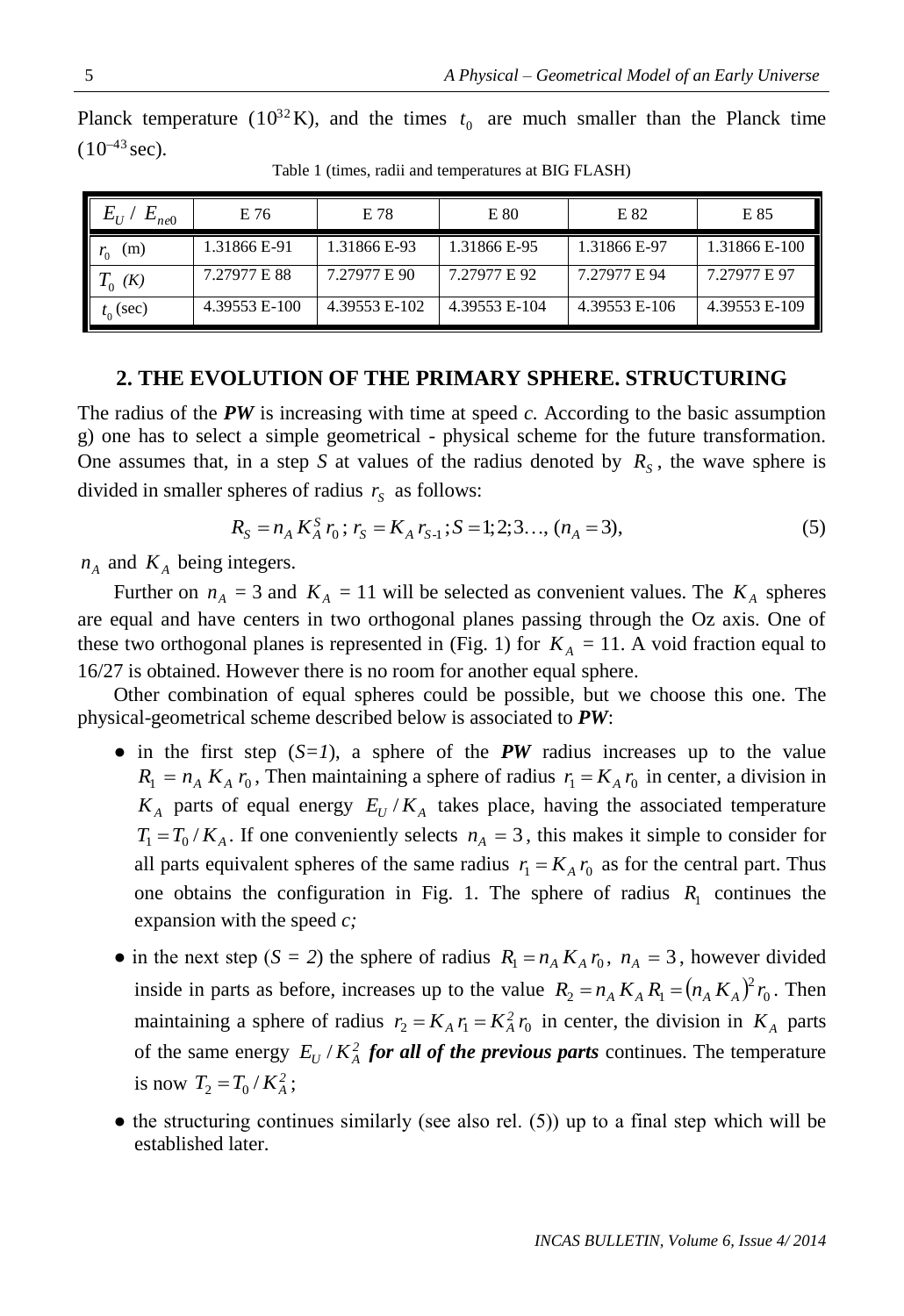

Fig. 1 The associated geometrical-physical scheme

The above presented division of a sphere of increasing radius at the limit speed *c*, is called *associated geometrical- physical scheme (AGPhs)* and it is applicable in describing a possible evolution of the *PW.* Although generally the inside parts may not be all spheres as seen in the fixed coordinate system, this scheme has some important elements in common with the physical evolution, namely: a) the same radius at the front, expanding at the limit speed *c*; b) the same energy and appropriate average radii of parts; c) the conservation of energy, momentum and spin can be satisfied by choosing convenient values for  $K_A$ .

## **2.1 The conservation laws. Entropy**

The conservation of energy, momentum and spin are satisfied by *symmetrically arranging* the  $(K_A - 1)$  equal parts in pairs around the central one. Therefore  $K_A$  should be an odd *number.*

- The conservation of energy is obvious:  $(E_U = K_A (E_U / K_A))$ .
- The conservation of momentum: as the  $(K_A 1)$  parts,  $K_A$  odd, are *symmetrically* disposed in pairs, the central sphere is supporting momenta equilibrated two by two and the resultant momentum is null.
- The conservation of spin: the simplest way is to assign the initial spin of *PW* to the global sphere. In case the  $(K_A - 1)$  parts are spherical waves, the inside photon-like particles are symmetrically disposed in order to have the resultant spin of the central one equal to (*ħ).*

*The entropy*. By denoting the entropy with  $S_E$ , in an attempt of evaluation one considers the expansion analog to a photon gas in an adiabatic process (as no heat transfer can take place through a frontier moving with the limit speed). Then the total energy passes from a state 1 to a state 2 such as a relation between temperature and volume exists: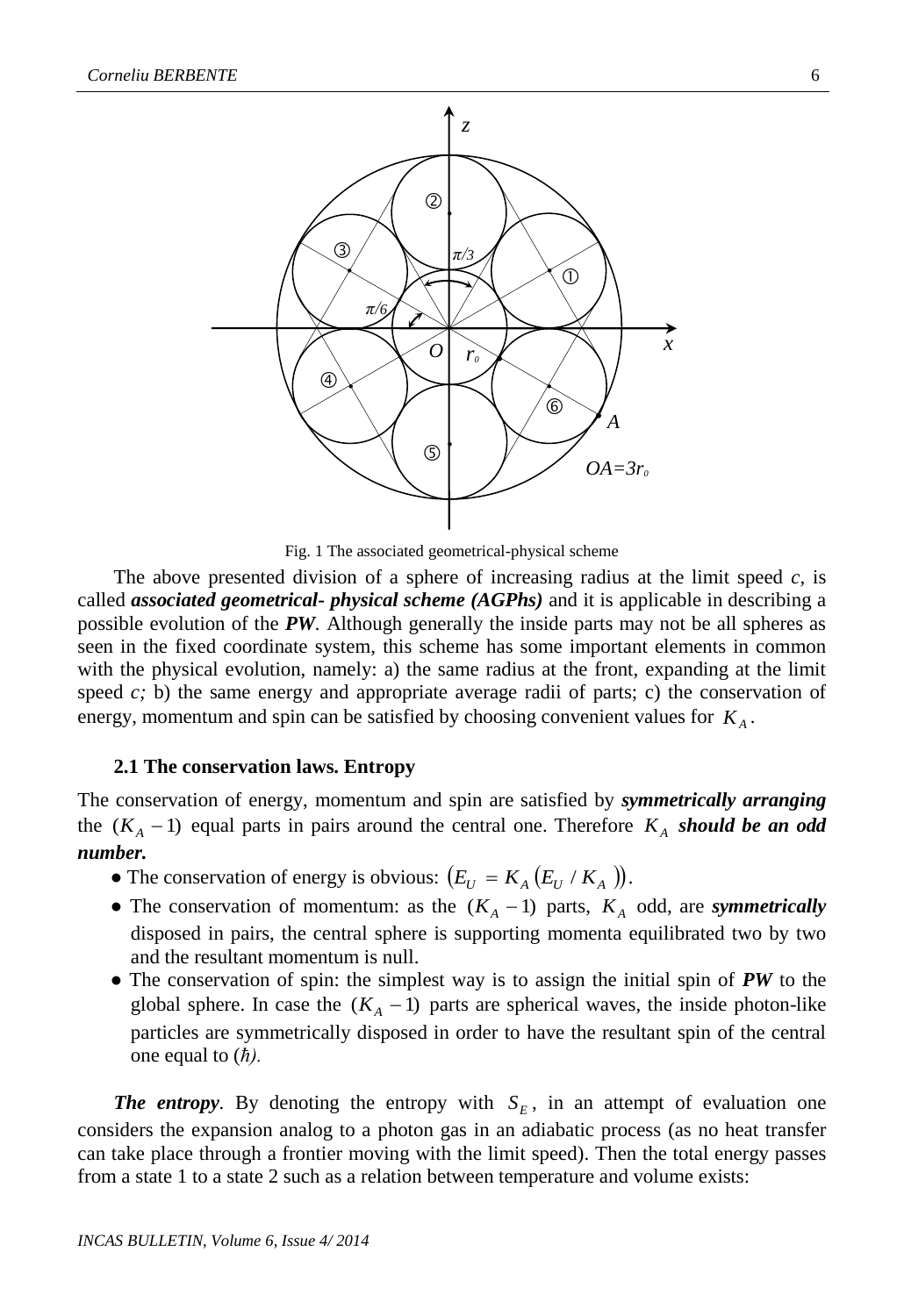$$
TR^{3\alpha} = const.; S_{E2} - S_{E1} \sim E_U \left( \frac{1}{T_2} - \frac{1}{T_1} \right) \sim E_U \left( R_2^{3\alpha} - R_1^{3\alpha} \right), \ (n_A = 3; K_A > 1), \tag{6}
$$

where  $\alpha > 0$ ,  $(3\alpha = 2)$ , for a monatomic gas). In *structured* and *unstructured* cases one obtains for state 2:

$$
(S_{E2struct} - S_{E1}) \sim E_U R_1^{3\alpha} (K_A^{3\alpha} - 1) > 0; (S_{E2struct} - S_{E1}) \sim E_U R_1^{3\alpha} ((3K_A)^{3\alpha} - 1) > 0 \tag{7}
$$

Therefore the entropy increasing is smaller in case of structuring; *the ordering is equivalent to a negative source of entropy.*

#### **3. THE FORMATION OF NEUTRONS (SUBSTANCE)**

As the temperature is diminished, at a given step  $S = S_{ne}$  the threshold temperature of the neutron is approached.

On the other hand one notes that *the association of a photon-type particle and of a sphere having a radius equal to an associated photon wave length (basic assumption d) to any amount of energy is well confirmed for neutron.*

Indeed denoting by  $m_{neu0}$  the neutron mass at rest and taking a value close to a nucleon inside the Hydrogen nucleus [3] for the neutron radius at rest  $r_{\text{neu0}}$  one yields:

$$
\lambda_{assoc} = hc/(m_{neu0}c^2) = 1.32E - 15m; r_{neu0} = 1.20E - 15m.
$$
\n(8)

From this reason one considers that *the transformation of pure energy in substance will take place when the associated mass of the parts resulted by structuring is close to mneu*<sup>0</sup> *.* One writes:

$$
S = S_{ne}, \, m_{Sne} = \gamma_m \, m_{ne0} \, ; \, r_{Sne} = \gamma_r \, r_{ne0} \, ; \, (E_{Sne} = \gamma_m \, E_{ne0}) \, ; \, \gamma_m \in (1; 3), \tag{9}
$$

where  $\gamma_m$ ,  $\gamma_r$  are numbers of the order of unity. Because the obtained neutron will be moving, one expects to have  $\gamma_m > 1$ .

On the other hand because the moving neutron is seen contracted in the same ratio with the mass amplification by relativistic effects, it results:

$$
\gamma_m \gamma_r = 1; \gamma_m \in (1; 3). \tag{10}
$$

Further one calculates:

$$
E_{Sne} = E_U / K_A^{S_{ne}}; S_{ne} = \ln\left(\frac{E_U}{\gamma_m E_{ne0}}\right) / \ln K_A; \ \gamma_m \in (1; 3). \tag{11}
$$

The number  $S_{ne}$  should be an integer. As regards  $K_A$ , one selects the value  $K_A = 11$ , according to Fig. 1.

In this choice 11 spheres are arranged with centers in two planes orthogonal to each other: one plane is represented in Fig. 1; the other one is orthogonal to the first one.

For the radius of universe at neutron formation  $R_{\text{Une}}$ , one obtains the expression: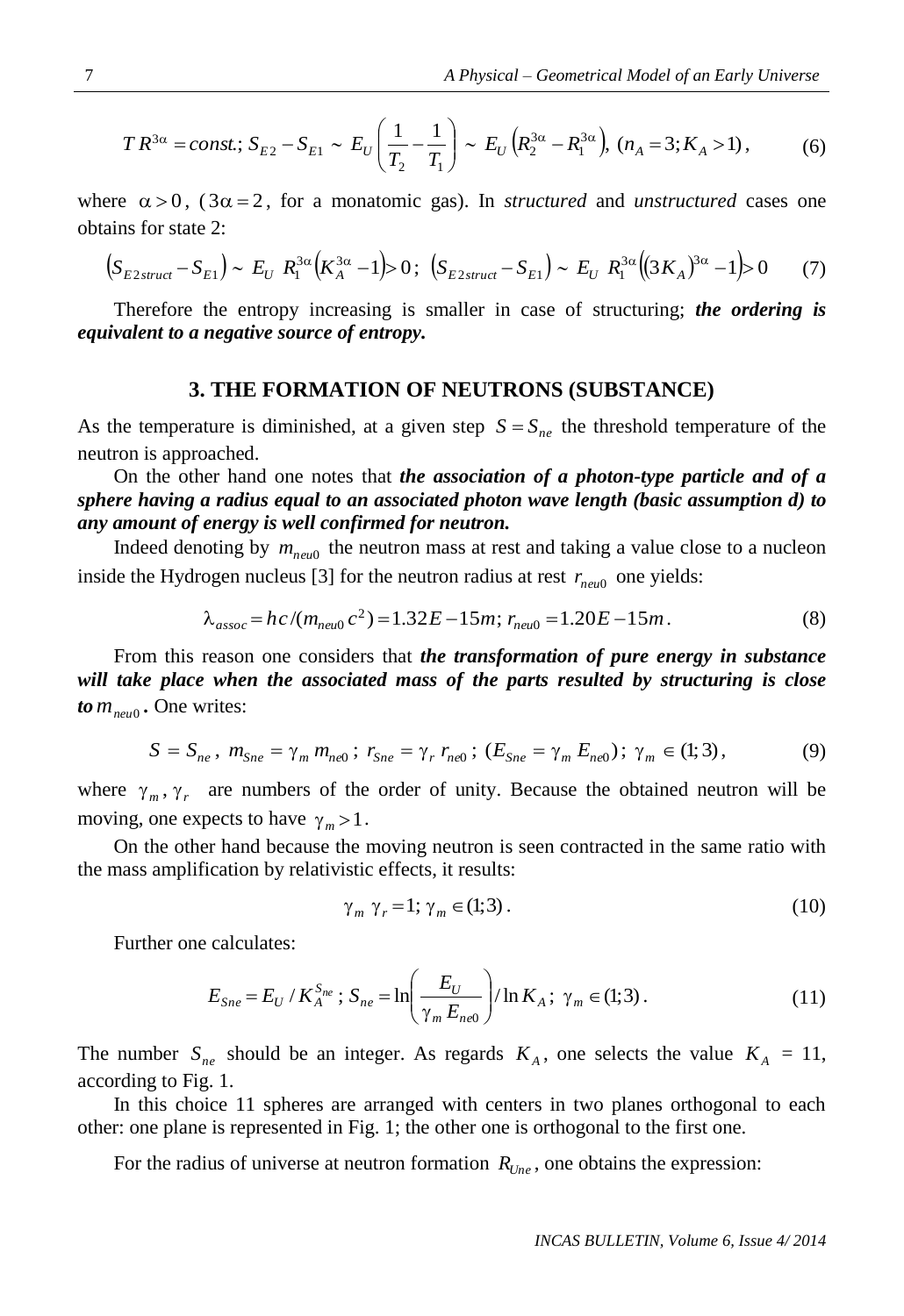$$
R_{\text{Une}} = (3K_A)^{S_{\text{ne}}} r_0 \,. \tag{12}
$$

*The Planck temperature*  $T_{Pl} = 10^{32} K$  is approached after  $S_{Pl} = 56.5691$  steps, in 5.367 ·  $10^{-16}$  sec. (for  $E_U / E_{ne0} = 10^{78}$ ).

The transformations in step  $S_{ne}$  take place within the whole universe at about the same time in the fixed system with center O.

They could be described as starting from the sphere centers given by *AGPhs* in terms of successive explosions taking place at radii:  $R_{S_{ne}-k}$ ,  $k=1,2,3...$ , such that the speed at frontiers becomes equal to *c*. All explosions eject  $(K_A - 1)$  spheres of energy equal to the energy of the remaining one.

Due to explosions the structure according to the *associated geometrical- physical scheme (AGPhs) was installed,* and the neutrons are formed from spheres with energy  $E_{Sne} = \gamma_m E_{ne0}$ ;  $\gamma_m \in (1,3)$ .

*Diametral pairs* of spheres are to be followed in order to see the conservation of momentum and spin as vectorial quantities, for the universe as a whole. The conservation laws are also followed for every neutron.

The sphere of energy  $E_{Sne}$  was supposed to have a photon spin  $\hbar$ , whereas the neutron spin is  $\hbar/2$ . Then a neutron (*n*) and a *neutrino* (*v*) are formed. Six kinds of neutrinos are known at this moment. As the amount of information is better the electronic neutrino related to  $\beta^-$  decays is selected.

The energy and momentum conservation can be written under the form:

$$
\gamma_m m_{ne0} c^2 = \frac{m_{ne0} c^2}{\sqrt{1 - \beta_{ne}^2}} + E_{av} ; \beta_{ne} = V_{ne} / c ; \gamma_m m_{ne0} (\alpha_S c) = \frac{m_{ne0} V_{ne}}{\sqrt{1 - \beta_{ne}^2}} + m_{av} c , \qquad (13)
$$

where  $E_{av}$  and  $V_{ne}$  are the energy attributed to neutrino and the velocity of neutron after ejection;  $(\alpha_s c)$  is the velocity of a sphere of energy  $E_{Sne}$  prepared for transformation: a precontraction of pure energy before becoming matter in combination with the 11 times temperature decreasing and a modification of the gravity field are to be taken into account.

| ${\gamma}_m$   | $r_{ev}$  | $\alpha_{s}$ | $\beta_{ne}$ |
|----------------|-----------|--------------|--------------|
| $\mathcal{R}$  | $10^{-1}$ | 0.94071      | 0.93867      |
| 3              | $10^{-2}$ | 0.94261      | 0.94241      |
| 3              | $10^{-3}$ | 0.94279      | 0.94277      |
| 2              | $10^{-1}$ | 0.85777      | 0.85029      |
| $\overline{2}$ | $10^{-2}$ | 0.86525      | 0.86452      |
| $\mathfrak{D}$ | $10^{-3}$ | 0.86595      | 0.86588      |
| 1.5            | $10^{-1}$ | 0.71986      | 0.69985      |
| 1.5            | $10^{-2}$ | 0.74305      | 0.74133      |
| 1.5            | $10^{-3}$ | 0.74513      | 0.74496      |

Table 2 (emitting speeds of neutrons)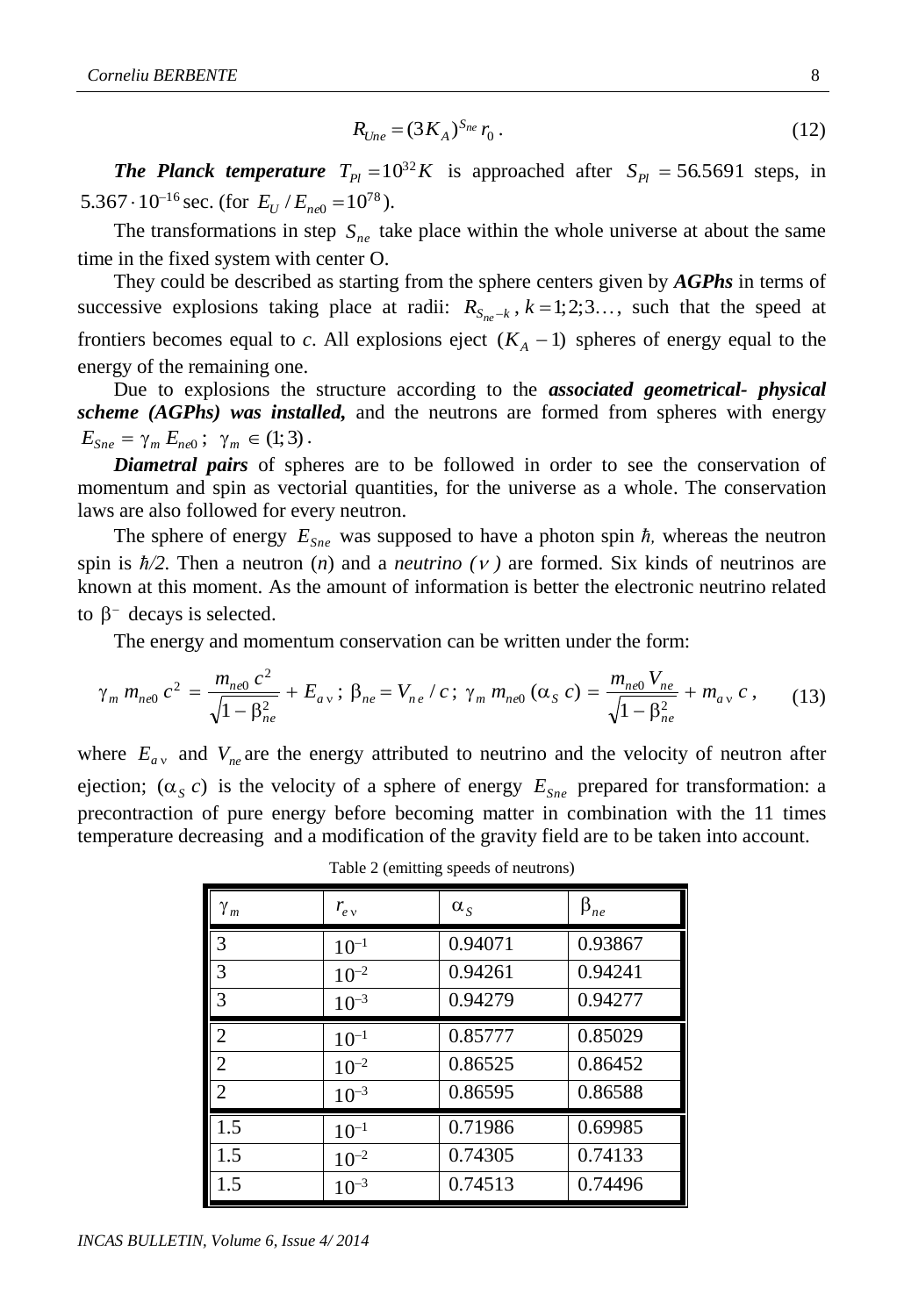In  $\beta$ <sup>-</sup> decays the energy of neutrinos is of the order of 1 MeV [6], which represents about  $10^{-3} E_{ne0}$ . For solar neutrinos one finds  $E_{av} \le 15$ MeV [6]. At such big energies the velocity of neutrino is very close to the speed of light  $c$  as considered in relation (13). By denoting with  $r_{e\nu}$  a ratio defined bellow, from (13) the following is obtained for  $\alpha_s$  and  $\beta_{ne}$  functions of two parameters  $\gamma_m$ ,  $r_{e\nu}$  (see Table 2):

$$
\alpha_{S} = \frac{\beta_{ne} + r_{ev} \sqrt{1 - \beta_{ne}^{2}}}{1 + r_{ev} \sqrt{1 - \beta_{ne}^{2}}}; \beta_{ne} = \left(1 - \left(\gamma_{m} - r_{ev}\right)^{-2}\right)^{0.5}; r_{ev} = E_{v} / m_{ne0} c^{2}. \qquad (14)
$$

As one can see the speed of the ejected neutrons ( $\beta_{ne}$ ) increases with  $\gamma_m$  and decreases slightly with  $r_{ev}$ ; it is close to the velocity of spheres prepared for transformation. The main role of the emitted neutrino is to equilibrate the spin. Collisions between emitted neutrons are possible although the void fraction is large (16/27).

Anyhow as one knows the life of free neutrons is short (about 1013 sec.) .They suffer  $\beta$ <sup>-</sup> decays according to reaction:

$$
n \to p + e^- + \overline{\nu} \,. \tag{15}
$$

where  $p, e^-$ ,  $\overline{v}$  represent a proton, an electron and an antineutrino, respectively.

Again a neutrino is needed to satisfy spin conservation. Thus protons and electrons are formed.

Possibly gravitons as particles responsible for gravity attraction could be present. However they will act more likely at large scale, not in reactions of the form (15).

*Remark 3.* Although the ratio  $r_{ev}$  was seen to play a smaller role in energy conservation it is very important for the energy distribution in universe because the neutrino number is almost equal to formed neutrons number and represents about  $r_{e<sub>v</sub>}$  of the total energy of universe that could become substance, once the neutrino rest mass is different from zero.

#### **3.1 The conservation of baryon and lepton numbers**

In the above model, the baryon and lepton numbers for neutrons and for neutrinos are not conserved at their formation. This could be done by taking equal numbers of particles and antiparticles. Then the standard explanation of a universe of matter rather than one of antiparticles consists in fluctuations at different times favoring the particle formation. However because we consider that no particle (substance) was created until the neutron and neutrino formation one can consider different alternatives as well:

a) the conservation of baryon and lepton numbers could act *after* such particles have appeared;

b) as the neutrons and neutrinos are produced in successive explosions (see chapt. 4**)** when layers of spheres with energy close to the neutron mass at rest in proportions equal to

$$
\frac{K_A - 1}{K_A} \left( 1 + \frac{1}{K_A} + \frac{1}{K_A^2} + \ldots + \frac{1}{K_A^{N_1 - 1}} \right)
$$
 of the total energy  $E_U$  are emitted ( $N_1$  is given in

Table 3), a possibility appears to have equal numbers of particles and antiparticles, for example, only in the last explosion. A reason for this would be that half of the spheres, those located "beneath" the equatorial plane of **PW**, have an inversely oriented spin. This could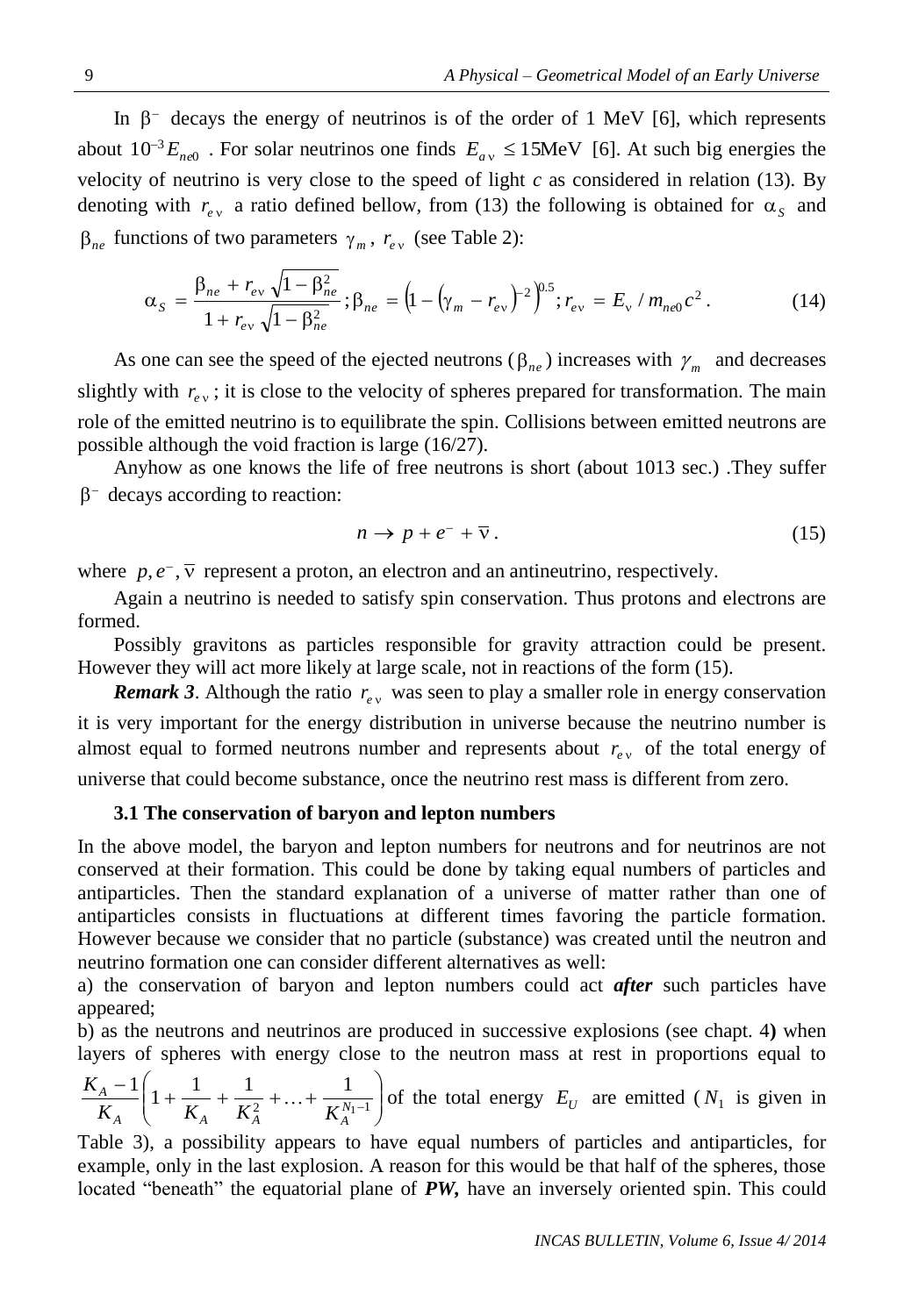make a difference for the orientation of spin and magnetic moments, which are different for neutron and antineutron. For  $K_A = 11$ ,  $N_1 = 4$ , the proportion of the created antimatter would vary in the interval (0.684-3.42)  $10^{-4} E_U$ . The conservation laws in case antiparticles are formed are the same and similar values as in Table 2 are obtained for speeds of ejection.  $A''\beta^+$  decay" similar to (15) can be suggested, as follows:

$$
\overline{n} \to \overline{p} + e^+ + \nu, \tag{16}
$$

where the antineutron  $(\bar{n})$ , the antiproton  $(\bar{p})$  and the positron  $(e^+)$  appear. A transformation like (16) was not (experimentally) reported but it could have been possible at the neutron stage of *PW* evolution.

# **4. THE RADIUS OF A POSSIBLE FUTURE UNIVERS. THE BACKGROUND TEMPERATURE**

We consider that not all energy  $E_U$  of this BIG FLASH universe was transformed in neutrons and neutrinos at the second explosion. A small part located in a central sphere remains and it could be put in connection with the present ground temperature of 3 - 4 K (due to microwaves).

At the step  $S_{ne}$  of transformation, one writes [4; 13]:

At the step 
$$
S_{ne}
$$
 of transformation, one writes [4; 13]:  
\n
$$
E_U = K_A^{S_{ne}} \gamma_m m_{ne}; R_{Une} = \frac{3^{S_{ne}} h}{\gamma_m m_{ne} c}, E_{RAD_{act}} = 3.16775(E - 15)T_G^4 R_{U_{act}}^3(J),
$$
\n(16)

where  $R_{Une}$  is the radius of the BIG FLASH universe at neutron formation. If  $R_{Unet}$  is the radius of the actual universe, by using the Planck formula for the density of radiation, one obtains for the energy of radiation the second expression (16).

Further one calculates the numbers of steps  $N_1, N_2$ , such that:

$$
K_A^{N_1} = E_U / E_{RAD \, act} ; R_{U \, act} = R_{U \, ne} \, (3 \, K_A)^{N_2 - N_1} \tag{17}
$$

Therefore  $N_1, N_2$  represent: the number of steps back from  $S_{ne}$  where the energy of the central sphere was equal to *ERAD act* , and the number of steps necessary for this sphere to grow up to radius  $R_{U \text{act}}$ , respectively. All steps numbers should be integers.  $T_G$  is the ground temperature.

The sphere with the energy  $E_{RAD\,act}$  continues the evolution according to  $AGPhs$ expending at the speed *c,* being responsible for a background temperature. Some results are given in Table 3.

| $\gamma_m$ | $N_{1}$ | $N_{2}$ | $R_{Une}$ (l. ys.) | $R_{U \, act}$<br>(l. ys.) | (K)<br>$T_G$ | $\mathcal{L}_{ne}$ | $E_U$<br>$E_{ne0}$ |
|------------|---------|---------|--------------------|----------------------------|--------------|--------------------|--------------------|
|            |         | 8       | 7.636 E5           | 27.44 E9                   | 3.042        | 78                 | 3.386 E81          |
| -2         |         |         | 1.568 E6           | 41.16 E9                   | 3.693        | 78                 | 2.539 E81          |
| 1.75       |         |         | 4.364 E5           | 16.60 E9                   | 4.045        | 77                 | 2.693 E80          |
| 1.5        |         |         | 5.091 E5           | 18.30 E9                   | 3.467        | 77                 | 2.308 E80          |

Table 3 - Radii of universe and background temperatures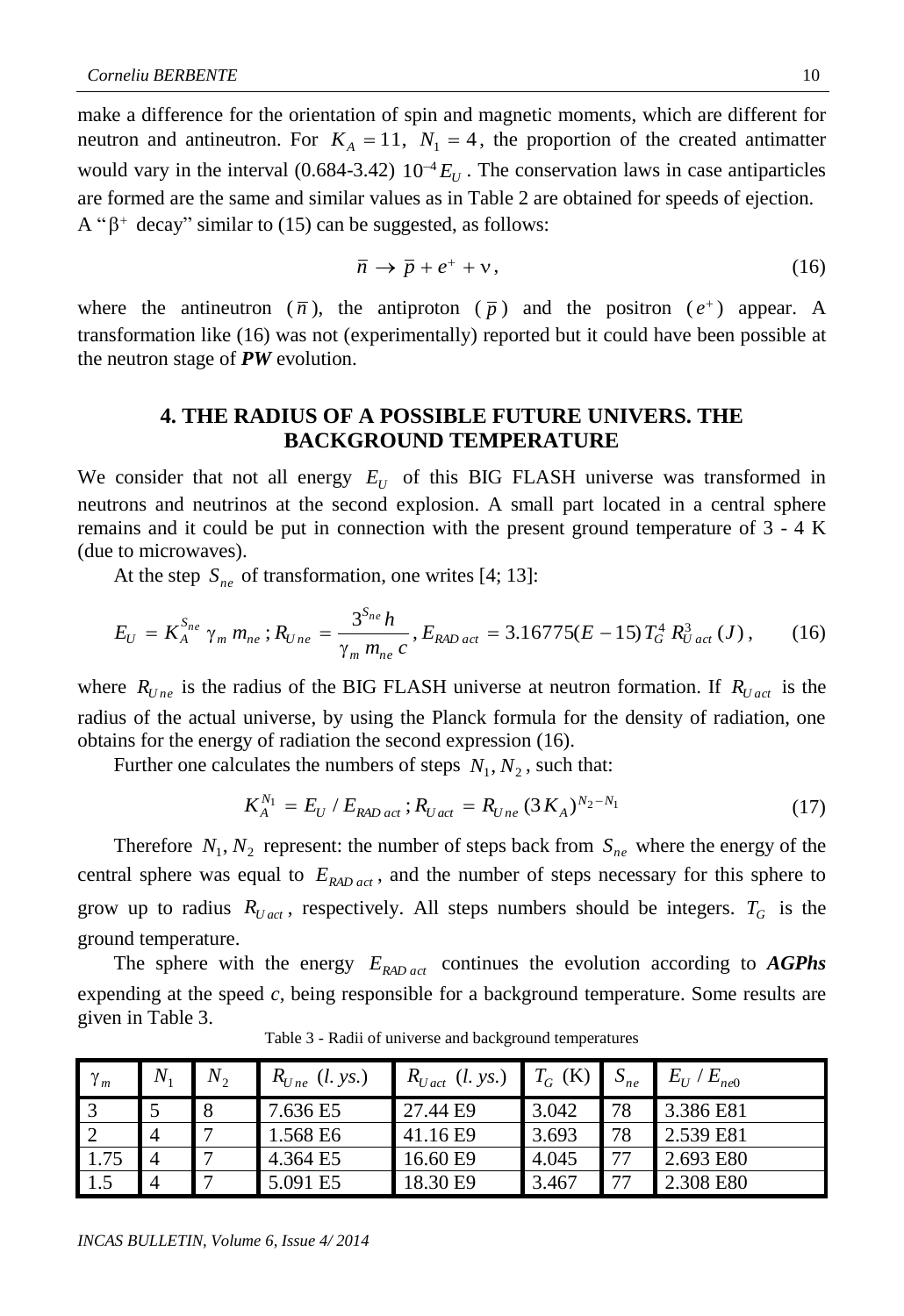As one can see in Table 3, the values of the background temperature of radiation can be approached at radii and energies of universe reported by various sources. The highest radius of universe given in the table (41.16 E 9 l.ys.) is closed to that reported [45.7 E9 l.ys., cf. Wikipedia, Observable universe].

The numbers of formed baryons and leptons is:

$$
N_{bar} = N_{lept} = \frac{E_U \sqrt{1 - \beta_{ne}^2}}{m_{ne0}(K_A - 1)} \left(1 - \frac{1}{K_A^{N_1}}\right).
$$
 (18)

It can be calculated by using data from Tables 2; 3 and varies in the interval  $(10^{-2} - 10^{-1})E_U / E_{ne0}$ . It changes mainly when antibaryons and antileptons are formed.

## **4.1 The Hubble constant**

If one considers the point of the singularity at BIG FLASH as a central point and a linear velocity distribution in the interval  $[0; c]$ , starting from this point, then several existing values of Hubble constant given in 1996, 1997 and 2010 lead to values of the age of universe in an accepted range as shown in Table 4. One notes that the radius of universe given in light years (l.ys.) indicates as well the age.

The Hubble constant is given in km /sec/ M parsec. We do not give more details now, but the present model could suggest some ideas for measuring the Hubble constants.

| Hubble const. $(km/s/Mpc)$ | $R_{Uact}$ ( <i>l</i> ys)- model | Reference, year |
|----------------------------|----------------------------------|-----------------|
| 40                         | 24.45 E9                         | $[8]$ , 1997    |
| 50                         | 19.56 E9                         | $[10]$ , 1996   |
| 55                         | 17.78 E9                         | 111, 1996       |
| 63                         | 15.52 E9                         | 61. 2010        |

Table 4 - Hubble constant and age of universe

# **5. CONCLUSIONS**

A model of a possible early universe starting from a singularity (BIG FLASH) was proposed. The evolution of a primary wave *(PW)* expanding at a limit speed *c* that can be interpreted as the speed of light in vacuum is followed. The energy of the whole universe,  $E_U$ , is implied. Time and space begin with this explosion. By using the relation of (physical) uncertainty at the singularity a time interval of the order of  $10^{-100}$  sec. (much shorter than the Planck time,  $10^{-43}$  sec) is obtained. A photon, a sphere with the radius equal to the associated photon wave length and a temperature on gas kinetics analogy are associated to any amount of energy. In this way one ascribes a radius to the primary wave *(PW)*. The *PW* front is similar to a light spherical wave but its inside is pure energy that could be described as a "photon gas" at the associated temperature. The evolution of *(PW)* is considered to follow an *associated geometrical- physical scheme (AGPhs)* constructed on reasons of geometrical and physical simplicity. The *AGPhs* satisfies the conservation laws; a reasonable simple entropy study following the already adopted gas kinetics analogy seems to support the proposed structured evolution leading however to a slower temperature decreasing. The evolution in the state of pure energy stops when the temperature is close to the threshold temperature of neutrons, where the proposed scheme of associating a photon and a sphere to